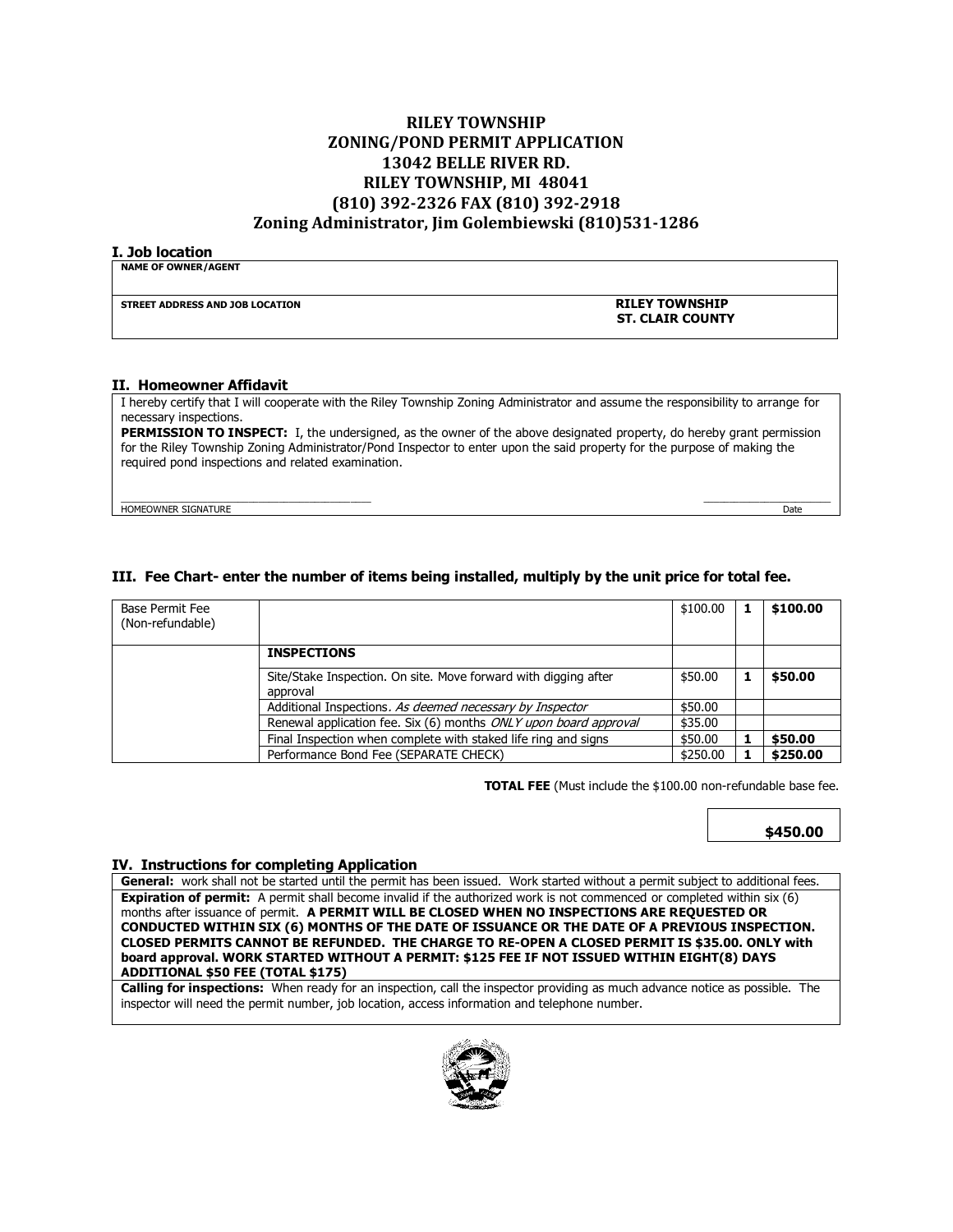## **REQUIRED POND INFORMATION:**

|                  |                                 |                   | Total Square Feet: _______________________ |                |
|------------------|---------------------------------|-------------------|--------------------------------------------|----------------|
|                  | Setbacks: Right Side: _________ |                   | Left Side: ___________  Front: _________   | Rear: ________ |
|                  |                                 |                   |                                            |                |
|                  | Distance from Septic: _________ | Well: <b>Well</b> | All Power Lines: __________                |                |
| Other: _________ |                                 |                   |                                            |                |

Site Plan must be provided with the distances from above items including natural features such as ditches, drains, natural watercourses.

### **I understand two stakes must be provided on each property line adjacent to the pond to measure setbacks.**

## **PRIOR TO CALLING FOR INSPECTION, MAKE SURE ALL SAFETY ITEMS ARE COMPLETED.**

CALL JIM GOLEMBIEWSKI at **810-531-1286** FOR INSPECTIONS

# **OFFICE USE ONLY**

Permit #: \_\_\_\_\_\_\_\_\_\_\_\_

Ordinance #29 Bond: \_\_\_\_\_\_\_\_\_\_\_\_

Permit Fees: \_\_\_\_\_\_\_\_\_\_\_\_\_\_

Expiration of Bond Pond Permit and Ordinance #29 Bond: \_\_\_\_\_\_\_\_\_\_\_\_\_\_

Stake Site Inspection Date: \_\_\_\_\_\_\_\_\_\_\_\_\_\_

Final Inspection Date: \_\_\_\_\_\_\_\_\_\_\_\_